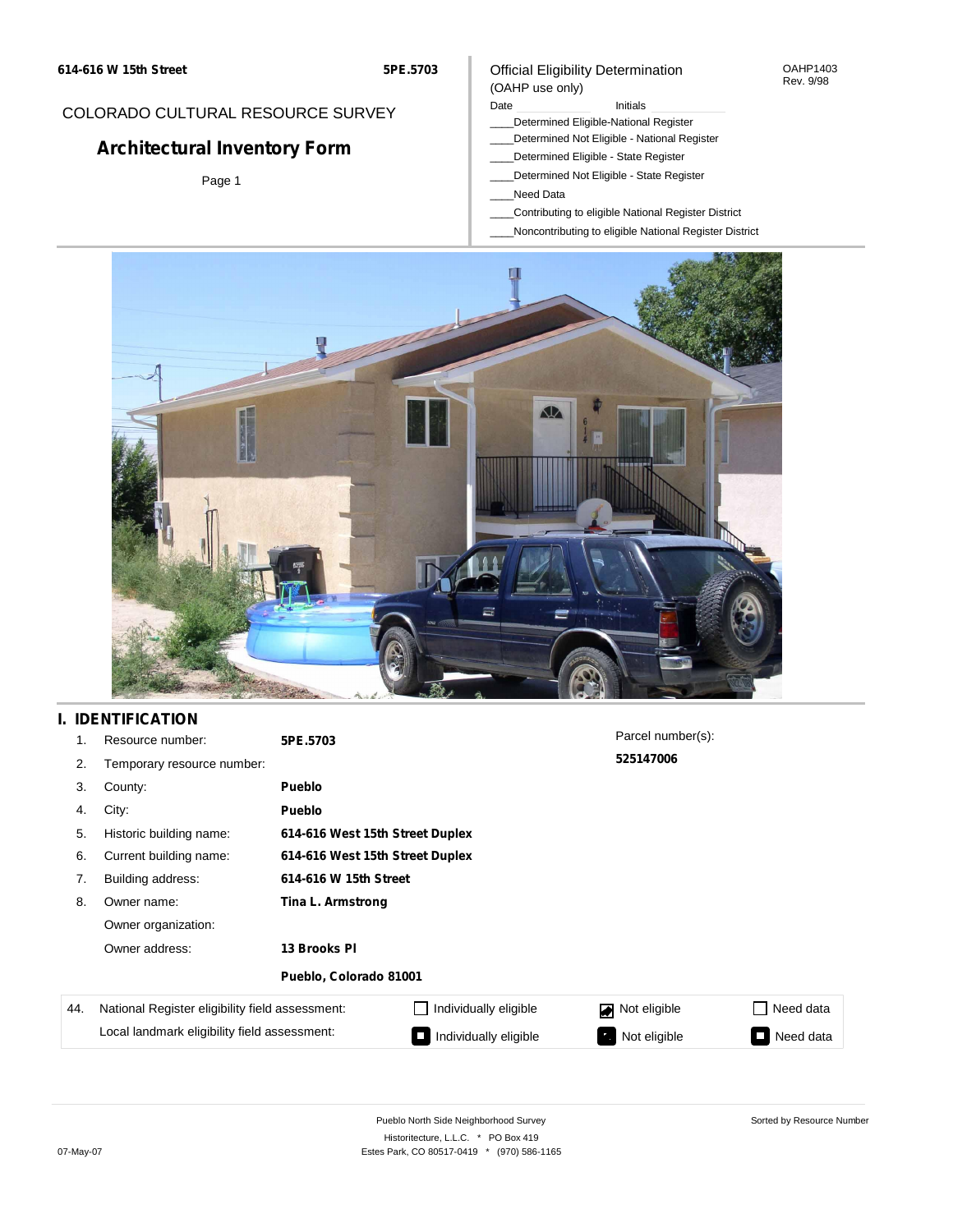Sorted by Resource Number

## **Architectural Inventory Form**

Page 2

## **II. GEOGRAPHIC INFORMATION**

| 9.  | P.M.                    | 6th |     |              | Township: |                         | <b>20S</b>                            |    |           | Range:            | 65W                                                                                                                                                         |  |
|-----|-------------------------|-----|-----|--------------|-----------|-------------------------|---------------------------------------|----|-----------|-------------------|-------------------------------------------------------------------------------------------------------------------------------------------------------------|--|
|     |                         | SE  | 1/4 | of <b>SW</b> | 1/4       | of <b>SW</b>            | 1/4                                   | of | $NE$ 1/4  | of Section        | 25                                                                                                                                                          |  |
|     | 10. UTM reference zone: |     |     | 13           |           |                         |                                       |    |           |                   |                                                                                                                                                             |  |
|     | Easting:                |     |     |              | 533682    |                         |                                       |    | Northing: |                   | 4236802                                                                                                                                                     |  |
| 11. | USGS quad name:         |     |     |              |           | <b>Northeast Pueblo</b> |                                       |    | Scale:    |                   | 7.5                                                                                                                                                         |  |
|     | Year:                   |     |     |              | 1974)     |                         | 1961 (Photorevised 1970 and           |    |           |                   |                                                                                                                                                             |  |
|     | 12. $Lot(s)$ :          |     |     |              |           |                         |                                       |    |           |                   | West 39 feet of Lot 3 and all of Lot 4; Block C of Bartlett & Miller Addition.<br>Also, West 39 feet of Lot 3 and all of Lot 4; Block 40 of County Addition |  |
|     | Addition:               |     |     |              |           |                         | <b>Bartlett &amp; Miller Addition</b> |    |           | Year of addition: | 1871                                                                                                                                                        |  |

13. Boundary description and justification:

The boundary, as described above, contains but does not exceed the land historically associated with this property.

Metes and bounds exist:

## **III. ARCHITECTURAL DESCRIPTION**

□

| 14. | Building plan (footprint, shape):    | <b>Rectangular Plan</b>              |                       |
|-----|--------------------------------------|--------------------------------------|-----------------------|
|     | Other building plan descriptions:    |                                      |                       |
| 15. | Dimensions in feet (length x width): | 1,120 square feet                    |                       |
| 16. | Number of stories:                   | 2                                    |                       |
| 17. | Primary external wall material(s):   | <b>Stucco</b>                        | Other wall materials: |
|     |                                      |                                      |                       |
| 18. | Roof configuration:                  | <b>Gabled Roof/Front Gabled Roof</b> |                       |
|     | Other roof configurations:           |                                      |                       |
| 19. | Primary external roof material:      | <b>Asphalt Roof/Composition Roof</b> |                       |
|     | Other roof materials:                |                                      |                       |
| 20. | Special features:                    | <b>Porch</b>                         |                       |
|     |                                      |                                      |                       |

21. General architectural description:

Oriented to north, this duplex rests on a concrete foundation. Tan stucco clads the exterior walls. The northeast and northwest corners have raised quoins. Windows are 1-beside-1-light, sliding sash, with white vinyl frames. A 2-story, front gabled porch protrudes from the center of the façade. A concrete stairwell, descending from the east beneath the porch, provides access to the lower-level unit. A steel staircase, ascending from the west, provides access to the upper-level unit. The principal doorways into each unit open in the center of the façade. Both host white-pained, 4-panel doors with fanlights. Black asphalt shingles **cover the front-gabled roof. White-painted wood soffit and fascia box the eaves.**

#### 22. Architectural style:

**No Style**

Other architectural styles:

Building type:

23. Landscape or special setting features:

This property is located on terrain sloping downward from north to south, with an elevation of around 4,700 feet above mean sea level. The neighborhood features modest, one-story houses. Setbacks from West 15th Street are generally the same on this block. This property is situated on the south side of West 15th Street, between 604 West 15th Street to the east and 618 West 15th Street to the west. Gravel covers the strip separating the sidewalk from the street. The property lacks a yard or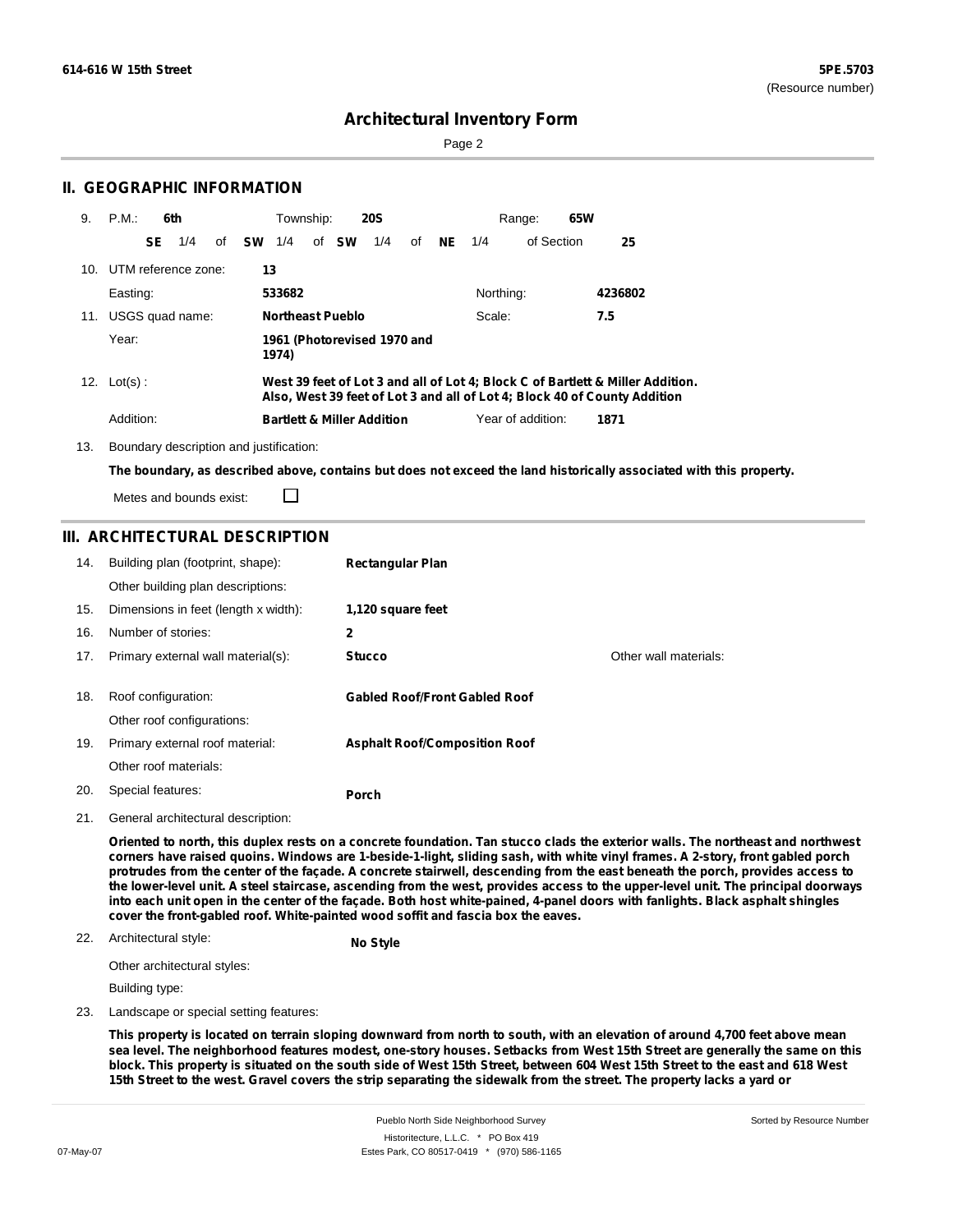Page 3

#### **landscaping. In front (north of) the building is a concrete parking area.**

|    | 24. Associated buildings, features or objects: |           | No associated buildings identified. |         |      |  |  |
|----|------------------------------------------------|-----------|-------------------------------------|---------|------|--|--|
|    | IV. ARCHITECTURAL HISTORY                      |           |                                     |         |      |  |  |
| 25 | Date of Construction:                          | Estimate: |                                     | Actual: | 2004 |  |  |

|     | Source of Information: | Pueblo County Office of Tax Assessor. Property information card [internet]. |  |  |  |
|-----|------------------------|-----------------------------------------------------------------------------|--|--|--|
|     |                        | Pueblo County Office of Tax Assessor. Property information card [internet]. |  |  |  |
| 26. | Architect:             | unknown                                                                     |  |  |  |
|     | Source of information: |                                                                             |  |  |  |
| 27. | Builder:               | Leonard A. Pace, Jr.                                                        |  |  |  |
|     | Source of information: |                                                                             |  |  |  |
| 28. | Original Owner:        | Leonard A. Pace, Jr.                                                        |  |  |  |
|     | Source of information: | Pueblo County Office of Tax Assessor. Property information card [internet]. |  |  |  |

29. Construction history:

According to Pueblo County Tax Assessor records, this building was constructed in 2004. (Sanborn records reveal that a greenhouse had previously occupied this lot.) An analysis of the style, materials, and historical records corroborates this date. **There have been no notable alterations since the date of construction.**

30. Location: **original** Date of move(s):

## **V. HISTORICAL ASSOCIATIONS**

|     | 31. Original use(s): | <b>Multiple Dwelling</b> |
|-----|----------------------|--------------------------|
| 32. | Intermediate use(s): | <b>Multiple Dwelling</b> |
|     | 33. Current use(s):  | <b>Multiple Dwelling</b> |
|     | 34. Site type(s):    | <b>Duplex</b>            |

35. Historical background:

Leonard A. Pace, Jr., initially purchased this property from Dr. Charles Brady in 2001. Sanborn maps show that a greenhouse had previously occupied this parcel. Pace constructed the current duplex in 2004, selling it in October of that year to Tina L. **Armstrong, the current owner. She operates the property as rental units.**

Sources of information: 36.

**Pueblo County Office of Tax Assessor. Property information card [internet].**

**Sanborn Fire Insurance Maps (for Pueblo, Colorado). New York: Sanborn Map and Publishing Co., 1883, 1886, 1889, 1893, 1904-05, 1904-51, and 1904-52.**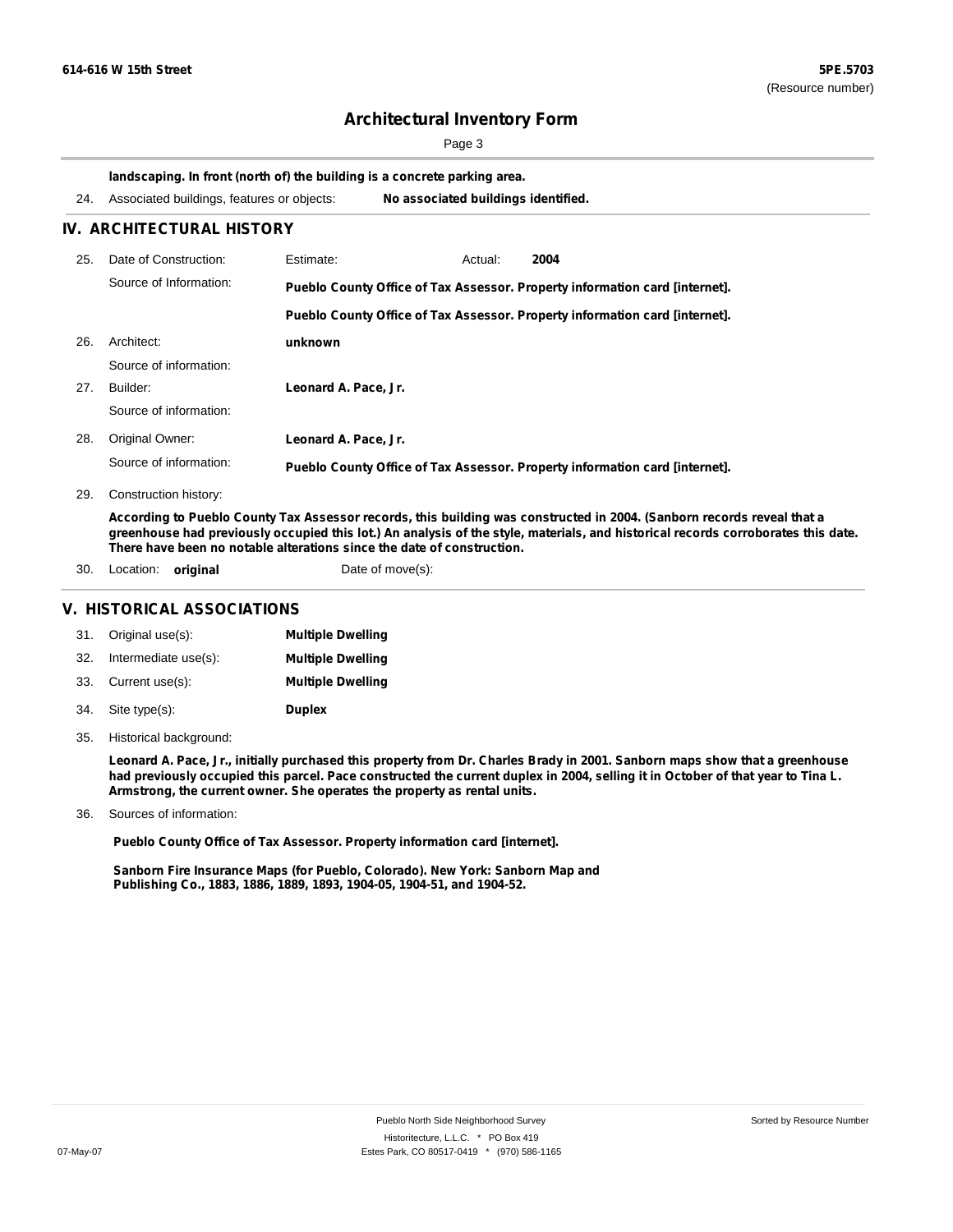۰

Sorted by Resource Number

# **Architectural Inventory Form**

Page 4

|     | <b>VI. SIGNIFICANCE</b>                                                                |                                          |                                                                                                                                                                              |  |  |  |  |
|-----|----------------------------------------------------------------------------------------|------------------------------------------|------------------------------------------------------------------------------------------------------------------------------------------------------------------------------|--|--|--|--|
| 37. |                                                                                        | Local landmark designation:              | Yes $\Box$<br>No.<br>$\mathcal{F}_\alpha$                                                                                                                                    |  |  |  |  |
|     | Designation authority:                                                                 |                                          |                                                                                                                                                                              |  |  |  |  |
|     |                                                                                        | Date of designation:                     |                                                                                                                                                                              |  |  |  |  |
| 38. |                                                                                        | Applicable National Register criteria:   |                                                                                                                                                                              |  |  |  |  |
|     |                                                                                        |                                          |                                                                                                                                                                              |  |  |  |  |
|     | H<br>$\Box$                                                                            |                                          | A. Associated with events that have made a significant contribution to the broad pattern of our history.<br>B. Associated with the lives of persons significant in our past. |  |  |  |  |
|     | П                                                                                      |                                          | C. Embodies the distinctive characteristics of a type, period, or method of construction, or represents the work                                                             |  |  |  |  |
|     |                                                                                        |                                          | of a master, or that possess high artistic values, or represents a significant and distinguished entity whose<br>components may lack individual distinction.                 |  |  |  |  |
|     |                                                                                        |                                          | D. Has yielded, or may be likely to yield, information important in history or prehistory.                                                                                   |  |  |  |  |
|     | $\blacksquare$                                                                         |                                          | Qualifies under Criteria Considerations A through G (see manual).                                                                                                            |  |  |  |  |
|     | ਵ                                                                                      |                                          | Does not meet any of the above National Register criteria.                                                                                                                   |  |  |  |  |
|     |                                                                                        | <b>Pueblo Standards for Designation:</b> |                                                                                                                                                                              |  |  |  |  |
|     |                                                                                        | 1a. History                              |                                                                                                                                                                              |  |  |  |  |
|     | $\mathbf{r}_\perp$                                                                     |                                          | Have direct association with the historical development of the city, state, or nation; or                                                                                    |  |  |  |  |
|     |                                                                                        | <u>1b. History</u>                       |                                                                                                                                                                              |  |  |  |  |
|     | $\Box$                                                                                 |                                          | Be the site of a significant historic event; or                                                                                                                              |  |  |  |  |
|     |                                                                                        | 1c. History                              |                                                                                                                                                                              |  |  |  |  |
|     | $\Box$                                                                                 |                                          | Have direct and substantial association with a person or group of persons who had influence on society.                                                                      |  |  |  |  |
|     |                                                                                        | 2a. Architecture                         |                                                                                                                                                                              |  |  |  |  |
|     | $\Box$                                                                                 |                                          | Embody distinguishing characteristics of an architectural style or type; or                                                                                                  |  |  |  |  |
|     |                                                                                        | 2b. Architecture                         |                                                                                                                                                                              |  |  |  |  |
|     | $\overline{\phantom{a}}$                                                               |                                          | Be a significant example of the work of a recognized architect or master builder, or                                                                                         |  |  |  |  |
|     |                                                                                        | 2c. Architecture                         | Contain elements of architectural design, engineering, materials, craftsmanship, or artistic merit which represent a                                                         |  |  |  |  |
|     | $\overline{\phantom{a}}$                                                               | significant or influential innovation;   |                                                                                                                                                                              |  |  |  |  |
|     |                                                                                        | 2d. Architecture                         |                                                                                                                                                                              |  |  |  |  |
|     | $\overline{\phantom{a}}$                                                               |                                          | Portray the environment of a group of people or physical development of an area of the city in an era of history<br>characterized by a distinctive architectural style.      |  |  |  |  |
|     |                                                                                        | 3a. Geography                            |                                                                                                                                                                              |  |  |  |  |
|     |                                                                                        |                                          | Have a prominent location or be an established, familiar, and orienting visual feature of the contemporary city, or                                                          |  |  |  |  |
|     |                                                                                        | 3b. Geography                            |                                                                                                                                                                              |  |  |  |  |
|     |                                                                                        | or rarity; or                            | Promote understanding and appreciation of Pueblo's environment by means of distinctive physical characteristics                                                              |  |  |  |  |
|     |                                                                                        | 3c. Geography                            |                                                                                                                                                                              |  |  |  |  |
|     | $\blacksquare$                                                                         |                                          | Make a special contribution to Pueblo's distinctive character.                                                                                                               |  |  |  |  |
|     |                                                                                        | Not Applicable                           |                                                                                                                                                                              |  |  |  |  |
|     | $\Box$                                                                                 |                                          | Does not meet any of the above Pueblo landmark criteria.                                                                                                                     |  |  |  |  |
| 39. |                                                                                        | Area(s) of Significance:                 | <b>Not Applicable</b>                                                                                                                                                        |  |  |  |  |
| 40. |                                                                                        | Period of Significance:                  | n/a                                                                                                                                                                          |  |  |  |  |
| 41. | National:<br>Level of significance:<br>State<br>Local<br>$\overline{\phantom{a}}$<br>n |                                          |                                                                                                                                                                              |  |  |  |  |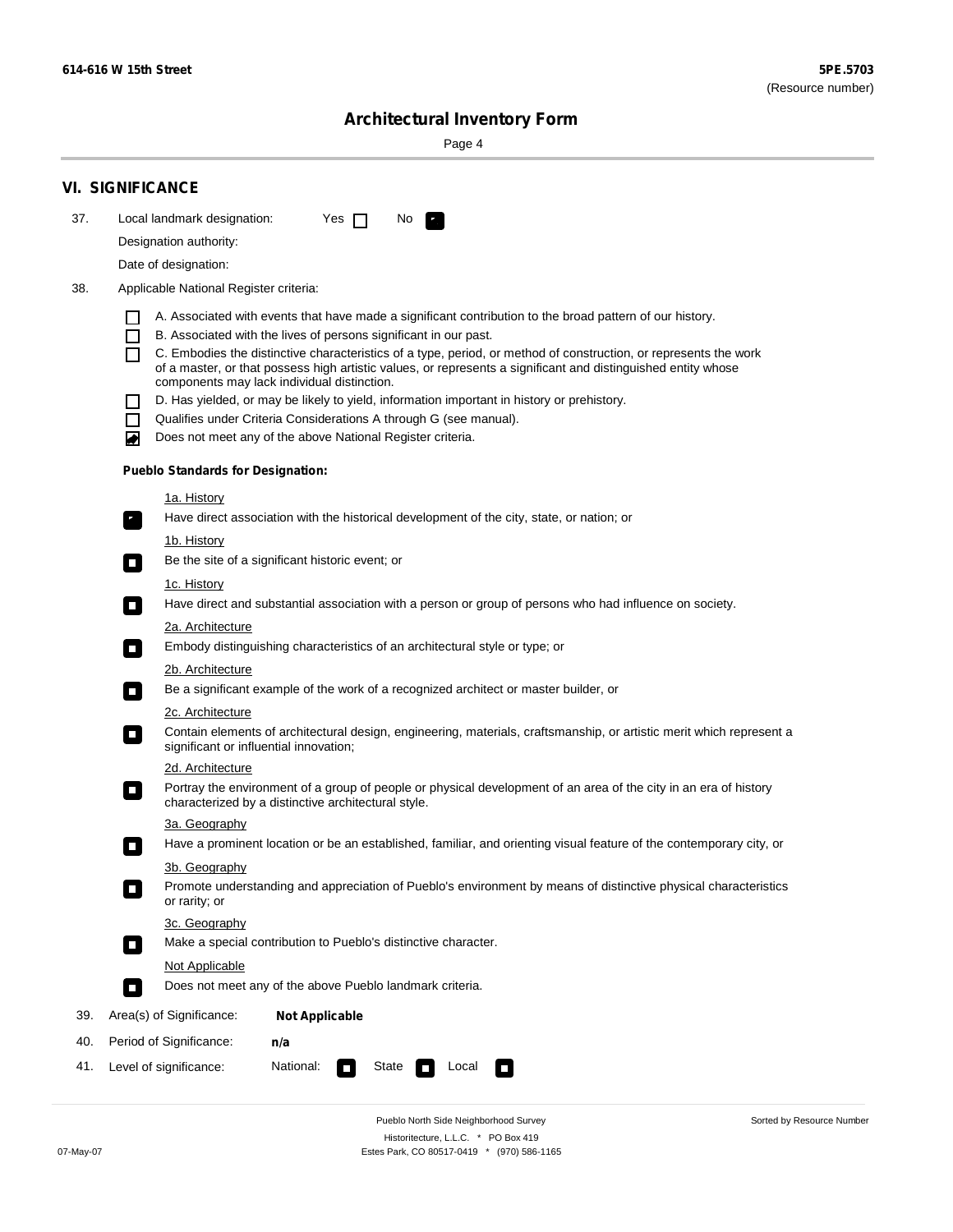Page 5

#### 42. Statement of significance:

Because this property is less than 50 years old and does not meet any of criteria considerations A through G, it is ineligible for listing in the National Register of Historic Places. Moreover, the architectural and historical significance are not to the extent that the property would qualify for individual listing in the Colorado State Register of Historic Properties or as a City of Pueblo landmark. Given its age, the property should not be considered a contributing resource within any potential historic **district.**

43. Assessment of historic physical integrity related to significance:

Constructed in 2004, this duplex exhibits a high level of physical integrity relative to the seven aspects of integrity as defined by the National Park Service and the Colorado Historical Society: location, setting, design, materials, workmanship, feeling, **and association. It has not been notably altered since its construction.**

> Yes Yes

m m No **Ex** 

 $N$ o  $N/A$ 

 $N/A$ 

### **VII. NATIONAL REGISTER ELIGIBILITY ASSESSMENT**



**the area's dominant industry, steel manufacturing.**

If there is National Register district potential, is this building contributing:

46. If the building is in existing National Register district, is it contributing:

### **VIII. RECORDING INFORMATION**

| 47. | Photograph numbers): | <b>CD-ROM Photo Disc: North Side Photos</b><br>File Name(s): 15thstw614-616                                            |
|-----|----------------------|------------------------------------------------------------------------------------------------------------------------|
|     | Negatives filed at:  | <b>Special Collections</b><br>Robert Hoag Rawlings Public Library<br>100 East Abriendo Avenue<br>Pueblo, CO 81004-4290 |
| 48. | Report title:        | <b>Pueblo North Side Neighborhood Survey</b>                                                                           |
| 49. | $Date(s)$ :          | 07/18/05                                                                                                               |
| 50. | Recorder(s):         | <b>Adam Thomas</b>                                                                                                     |
| 51. | Organization:        | Historitecture, L.L.C.                                                                                                 |
| 52. | Address:             | <b>PO Box 419</b>                                                                                                      |
|     |                      | Estes Park, CO 80517-0419                                                                                              |
| 53. | Phone number(s):     | (970) 586-1165                                                                                                         |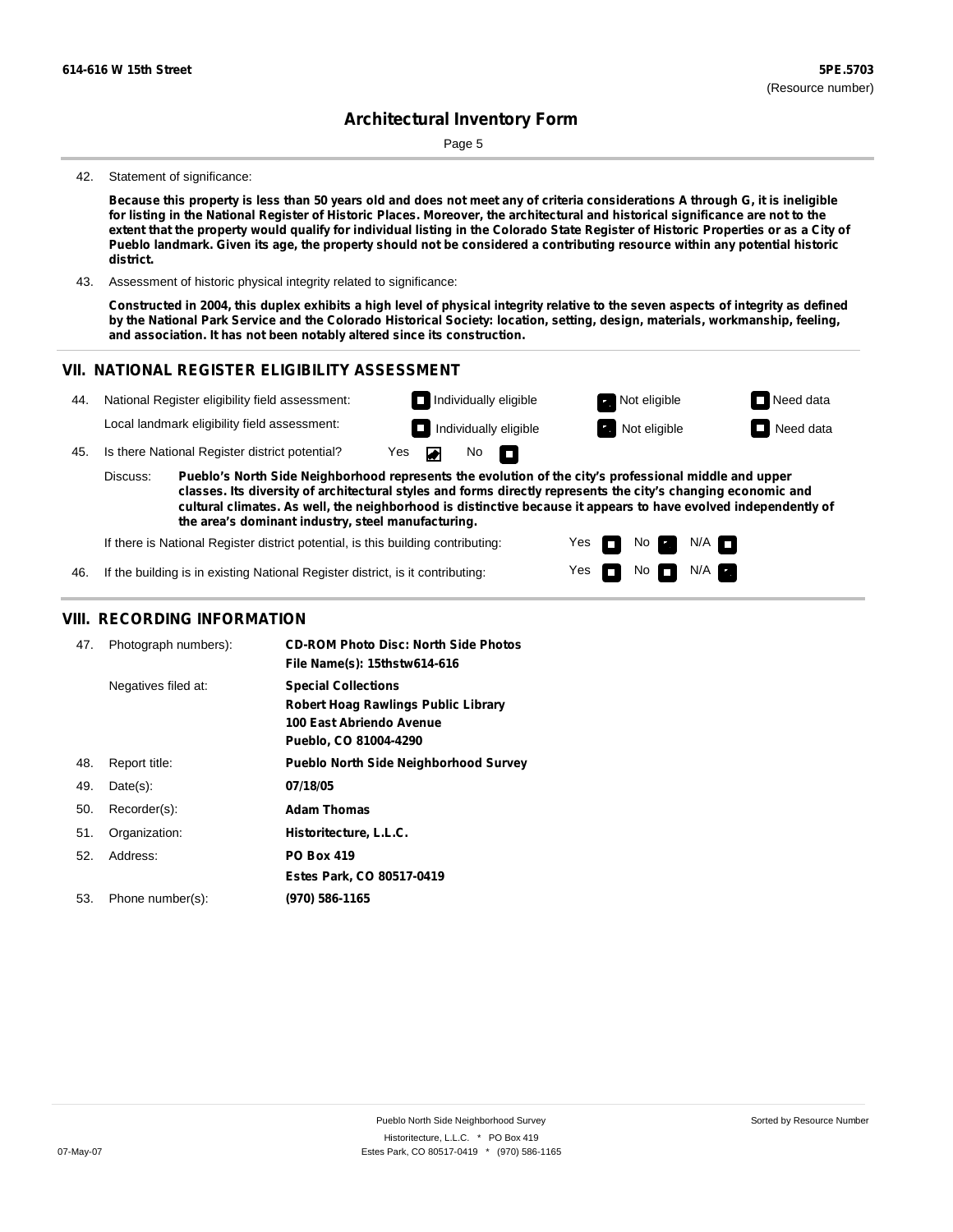Page 6